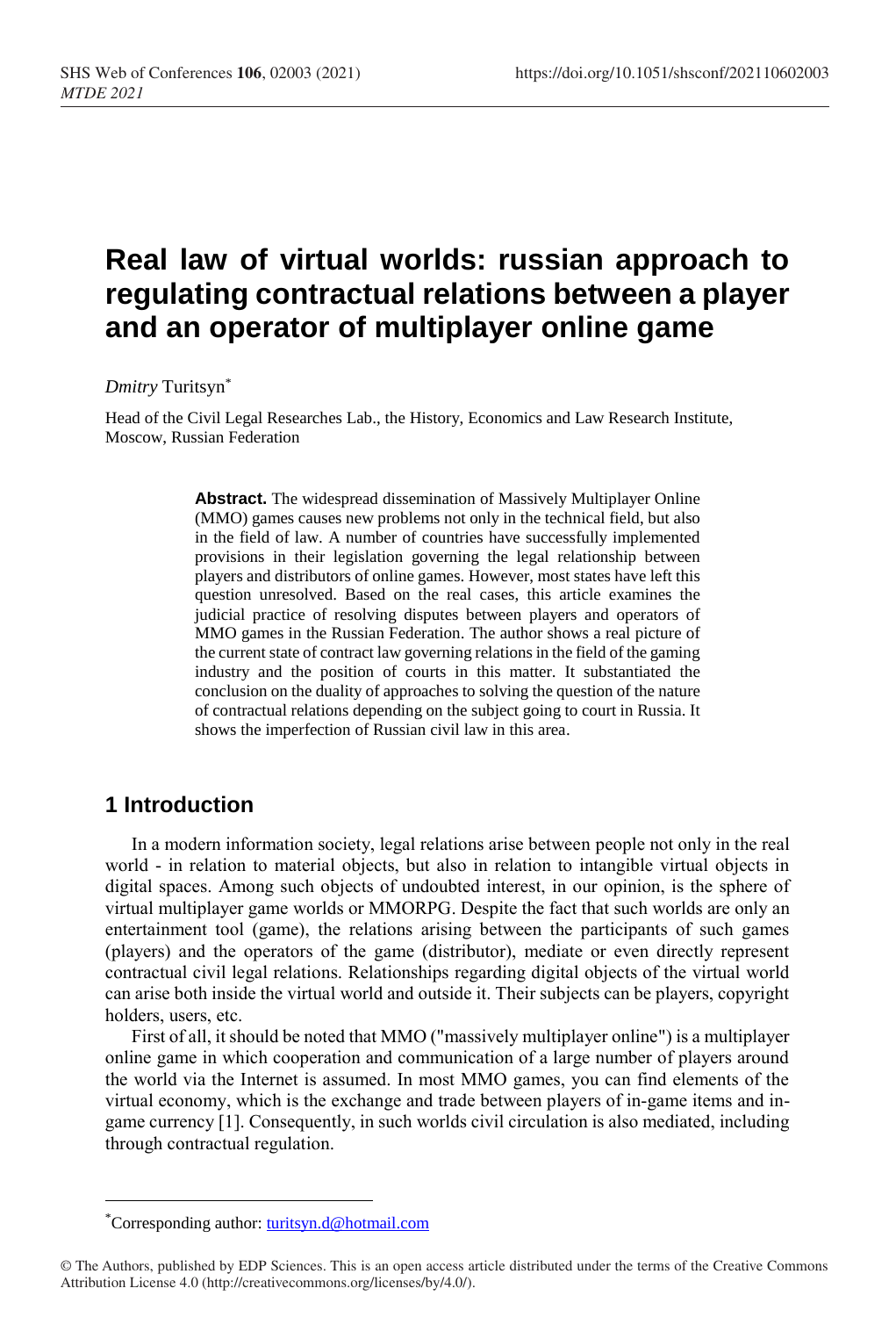British researcher Barker Kim distinguishes two types of virtual worlds - scripted environments and unscripted environments. In the case of the first worlds, the player is limited in freedom. Its activity in the virtual world involves the passage of a scenario, upon completion of certain tasks of which the character develops and the game progress is promoted. World of Warcraft is a prime example of such a game. In contrast, unscripted environments virtual worlds provide players with complete freedom of action. Their activities in the virtual world are not limited by the scenario. Instead, players can create their own scenarios in such a world. The game 'Second Life' is a good example [2]. Access to such games is carried out by connecting the user (player) with an account to the server of the game holder (distributor or operator) via the Internet. In turn, a user account in such a virtual world acts as a kind of passport and, at the same time, as a tool for playing activities in the virtual world.

# **2 Methodology**

The research methodology is made up by sociolegal method, method of legal statics, method of legal cybernetics and method of legal forecasting.

# **3 Results**

During the research it is analyzed the Russian judicial practice of regulating contractual relations between a Player and an Operator of MMO-games. On the basis of this analysis, it is also substantiated the conclusions and proposed the ways of solving the existing collisions.

# **4 Content**

In this regard, let's consider the Determination of the Moscow City Court dated November 16, 2015 No. 4g/6-11858/15 [3], in which the court, refusing to transfer the plaintiff's cassation appeal against the Decision of the Simonovskiy District Court of Moscow dated April 17, 2015 on the appeal ruling of the Judicial Collegium for Civil Cases of the Moscow City Court dated July 14, 2015, established that the plaintiff, acting in his own interests and in the interests of a minor, filed a lawsuit against 'Gameshok' LLC, 'Qwery' LLC, 'Novoplay' LLC and individual entrepreneur A., demanding to recognize the User Agreement and the Terms of Service for the game 'Light & Darkness' partially invalid, as well as requirements for a refund, forfeit, compensation for moral damage and a fine for purchased paid services.

Based on the materials of the case, the plaintiff and his minor son, in accordance with the terms of the User Agreement, registered two accounts to access the free browser-based MMO game 'Light & Darkness'. To access this online game, player can use the social networks 'Vkontakte', 'My World', 'Odnoklassniki'. Despite the fact that the game itself is free, clauses 4.2 and 4.3 of the User Agreement provided for the possibility of obtaining additional paid services and unlimited access to the game by transferring funds through additional computer programs (services). In the period from April 2013 to November 2013, the plaintiff purchased additional paid services on his account and the account of his son. On November 24, 2013, without prior notice, all additional paid services were disabled on both accounts, which caused losses. The reason for the shutdown of additional account services was the establishment of a balance of interests of the players in the above-mentioned MMO game, which was provided for in clauses 1.6, 7.11 of the User Agreement and the terms of the game. It should be noted that when registering an account, the user assumes the obligation to read this agreement, after which he confirms his consent with him by putting a mark in the clickwrap form "I agree".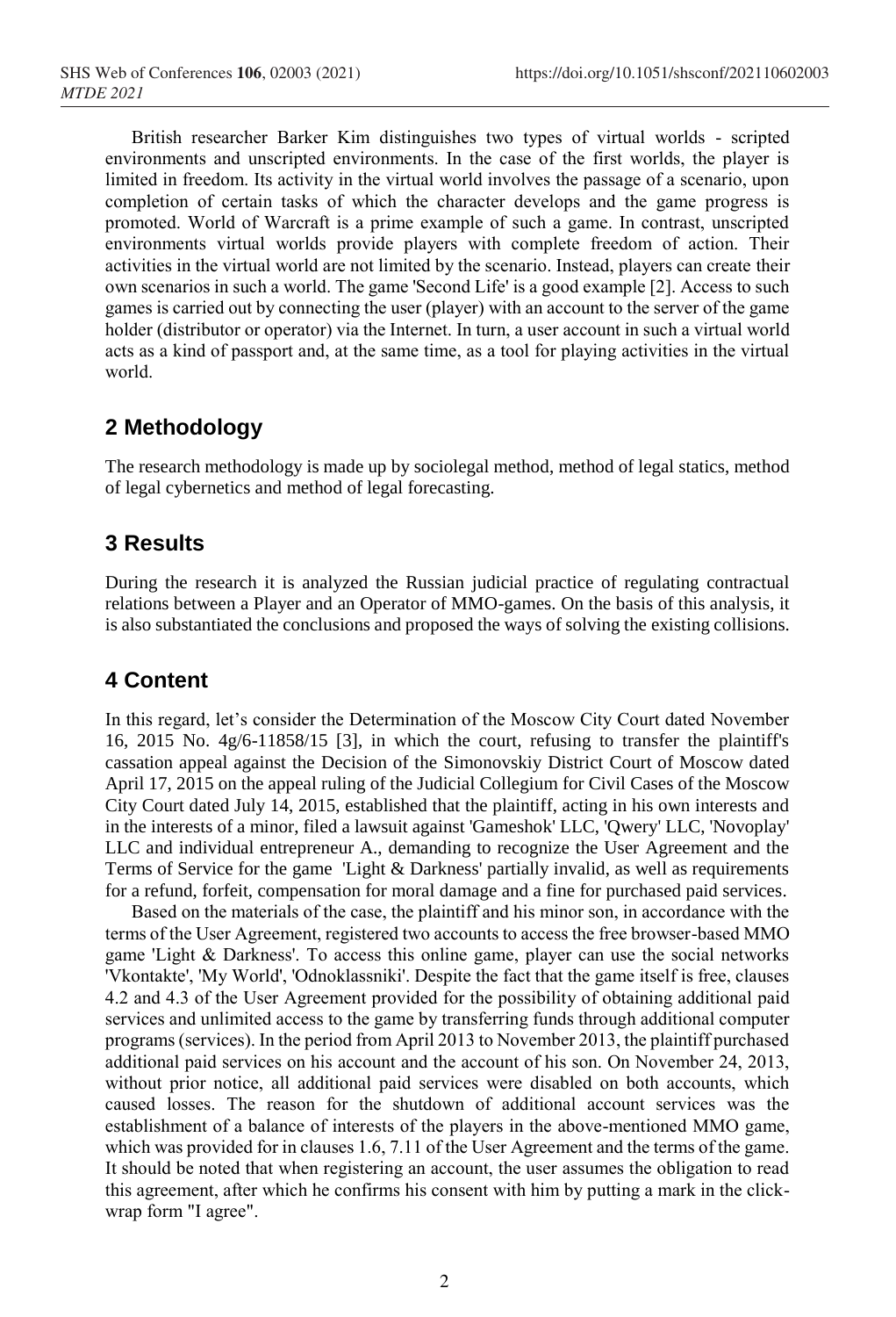According to clause 1.6 of the above agreement, the administration had the right to make changes and adjustments to any constituent components of the services without special notice to the user. In accordance with clause 7.5, the receipt of additional paid services did not release users from compliance with the User Agreement, the Project Rules and the application of any measures stipulated by the User Agreement in relation to them, including full or partial refusal of the Administration to provide additional paid services to the user. At the same time, clause 7.11 of the User Agreement established that the moment the Administration provides an additional paid service is the moment when the Administration debits funds from the user's personal account for paying for this additional paid service and receiving (using) the additional paid service by the user. From this moment, the additional paid service is considered to be provided by the Administration to the user in full, on time and with proper quality.

The court of first instance established that on November 18, 2013 'Novoplay' LLC, being the owner of the exclusive rights to the "Light & Darkness" game, transferred this exclusive right to 'Qwerty' LLC, which concluded the software product distribution agreement No. 130813-1 from November 19, 2013 with 'Gameshock' LLC, thereby transferring to the latter the rights of the Project Administrator. Thus, considering the provisions of the User Agreement, the defendant was entitled to disable paid services, including those listed by the plaintiff, in order to maintain the balance of users in the free MMO game 'Light & Darkness'. Thus, in the court's opinion, the decision to block the plaintiff's accounts did not violate the current Civil Code of the Russian Federation (CCRF), the Law 'On Protection of Consumer Rights', and other legislative acts. Consequently, the defendant had the right to disable the paid services listed by the plaintiff. The court also noted that the User Agreement concluded between the parties does not contain a condition on payment of remuneration to the user of the game, participation in the game is free, and the agreement is concluded indefinitely.

It seems interesting to resolve the issue of the substantive law applicable to this dispute. The first instance court applied the provision of paragraph 1 of Art. 1062 of the Civil Code of the Russian Federation (Requirements related to the organization of games and bets and participation in them), according to which 'the claims of citizens and legal entities related to the organization of games and bets or with participation in them are not subject to judicial protection, with the exception of claims participation in games or bets under the influence of deception, violence, threat or malicious agreement between their representative and the organizer of the games or bets' [4]. Thus, the court recognized the relationship arising between the user and the distributor of the online game in relation to the account, as well as the provisions of the User Agreement as an element of the organization of games.

In the appeal, the plaintiff pointed to the unreasonableness of the application of the provisions of Article 1062 of the CCRF instead of Art. 1064 of the CCRF (General provisions for liability for harm), however, the court noted that, according to clause 2 of the User Agreement, the user uses the game at its own risk, the game is provided on an 'as is' basis, that is, the user is not guaranteed that the game, as well as the capabilities and services provided within the game and the services will function smoothly, continuously, without errors. The court of the cassation instance refused to initiate the process in the cassation instance.

Thus, we see that a game account for accessing an MMO game was considered by the Russian court precisely as a means of individualizing a user in the virtual world. The account linked to the account was considered as a single whole with the account itself, and the relationship between users and the project administration, for the most part, was regulated by a kind of agreement - the User Agreement. However, all this, according to the court, was an element of the organization of gambling, therefore, the dispute on these grounds could not be considered in court.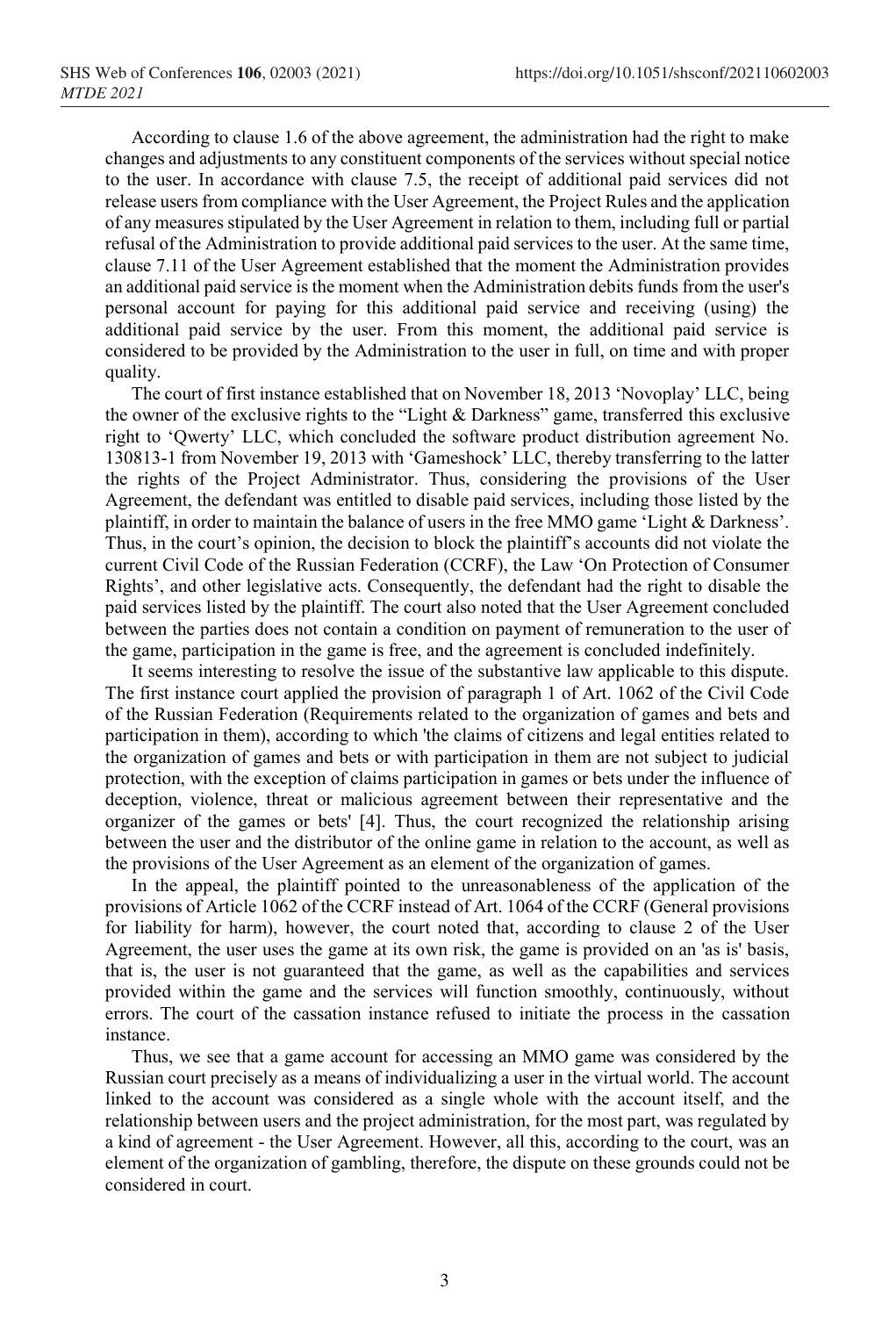We can observe a completely different state of affairs in American courts. Thus, from the case file Bragg v. Linden Research, Inc., considered by the US District Court for the Eastern District of Pennsylvania in 2006-2007, it follows that plaintiff Bragg took legal action against Linden Research Inc., the operator of Second Life, a paid multiplayer online game and founder Rosedahl, on the protection of their virtual property and access to the virtual world. This case has been examined in detail by various researchers (for example, De Zwart M. [5] or Cabasso A. [6]). Considering their position, we can summarize the following: the case of Bragg v. Linden Research, Inc. showed that agreements with users in the USA do not have absolute superiority in establishing legal relations between the game operator and the player. Also, this precedent made it possible to define user agreements as an accession agreement, which is an important legal event. It is especially important that the court did decide to proceed with the claim for the protection of rights in the online game on the issue of virtual property. As Dougherty C. noted, this case raises a fairly large layer of legal issues that are important for the regulation of legal relations in virtual worlds. Thus, this process marked the beginning of the protection of virtual property rights [7].

Thus, we see that the Russian courts most often refuse to examine in detail cases and actually study the essence of such disputes, preferring to confine themselves to a reference to Art. 1062 of the CCRF and refuse to protect the rights of players, citing the impossibility of a court to consider disputes related to games. The paid services and in-game objects themselves are considered by the courts as part of the program code, an additional incomplete license to use part of the computer program, and the relations arising between the players and the game administration are regulated by a license agreement.

In our opinion, precisely because of the possibility of using various legal norms, today in Russian courts there is a deep contradictory of approaches to determining the legal status of in-game objects and the relations that arise between users of MMO games and owners (operators) of such games, which directly depends on the status of the subject of appeal to the court instance. In particular, it becomes particularly obvious in cases where this area suddenly affects the interests of the state and the budget.

Particular interest, in this regard, is the case initiated by 'Mail.RuGames' LLC (Company) regarding the invalidation of the Decision of the Federal Tax Service Inspectorate No. 14 in Moscow (FTSI) dated December 27, 2013 No. 5006 'On Refusal to Hold Accountable for a Tax Crime'.

Being the copyright holder of a number of interactive computers MMO games, 'Mail.RuGames' LLC organizes their operating. The main source of regulation of relations between players and the administration is a License Agreement, the conclusion of which is through the acceptance of public offers placed by the Company on the Internet on its websites. Such a license agreement also includes the Game Rules, previously referred to as the user agreement (Rules). In accordance with these Rules, users who, in the prescribed manner, have registered an account, are given the opportunity to access an online game using the F2P system ('Free-To-Play'). It also provides the possibility of obtaining additional benefits and privileges in the game, which serve to facilitate the gameplay. It should be noted that such paid services often provide players with the opportunity to receive certain in-game items or in-game currency, which is required to purchase these same items.

The court of first instance, after examining the statements and arguments of the parties, established that the 'Mail.RuGames' LLC on April 22, 2013 was submitted an initial VAT tax return for the 1st quarter of 2013, which reflects the amount of tax payable to the budget in the amount of 212 582 165 rubles (approximately 6 723 028 dollars at the rate of 1 dollar  $= 31.62$  rubles).

'Mail.RuGames' LLC indicated that, by virtue of art. 1261 of the CCRF, an online game is a computer program [8], therefore, according to clause 26 of p. 2 of art. 149 of the Tax Code of the Russian Federation (TCRF), income from its sale is not subject to taxation. Using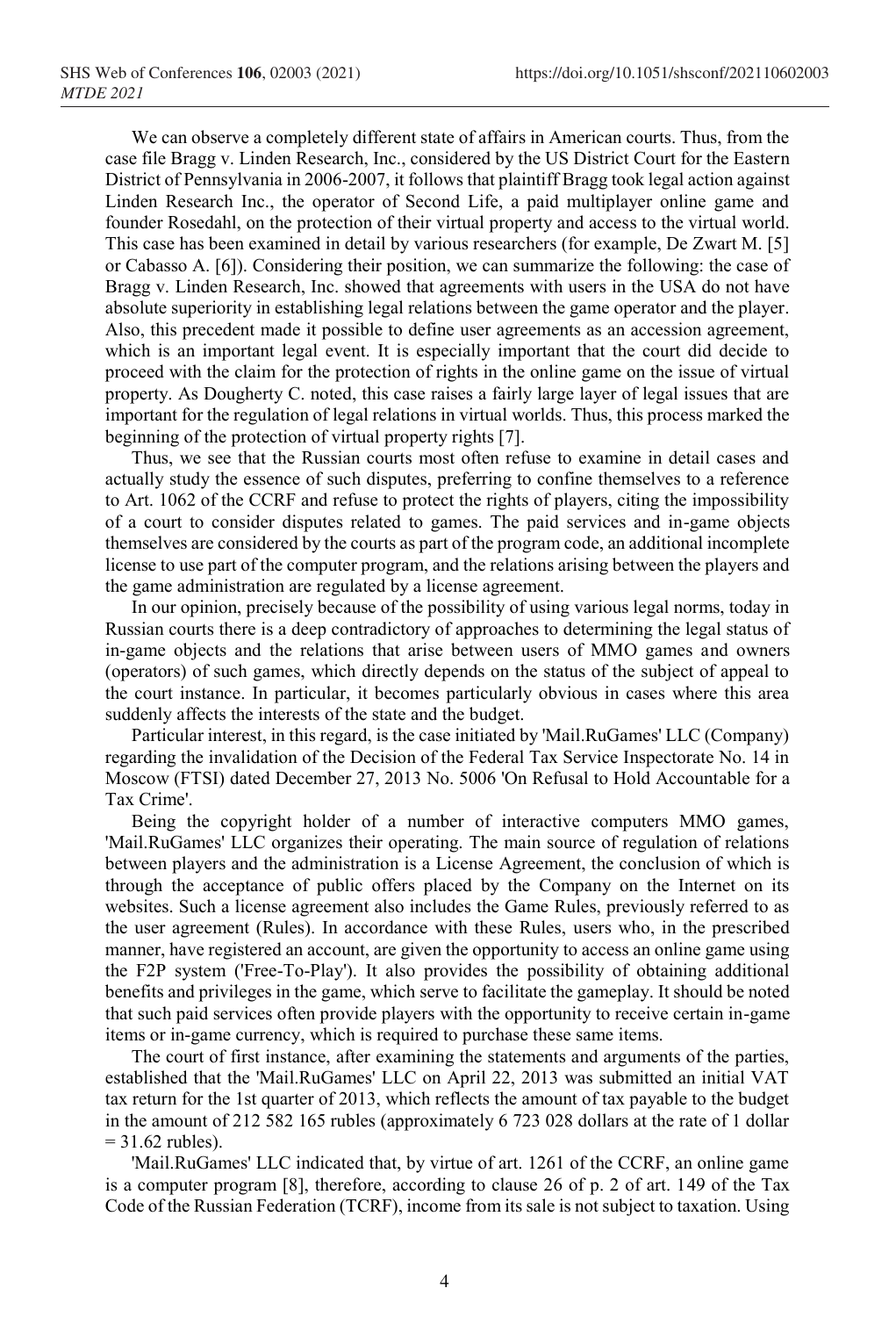this provision, in the indicated quarter, the Company granted the right to use the client part of MMO games, and also organized the game process. According to 'Mail.RuGames' LLC, the additional functionality of the games (AFG), which is transferred to individuals for a fee, is an object of intellectual property and an object of exclusive rights, i.e. part of a computer program. Therefore, the conclusion of the inspection that such activities under Licensing Agreements is the provision of services is unfounded.

The FTSI, on the contrary, insisted that operations involving the sale of extended services to individuals while participating in the game in the form of a reimbursable transfer of rights to use AFG cannot be considered part of the provision of a part of the computer program. During the trial, the tax authority indicated that the right to use AFG was transferred to individuals on a reimbursable basis, as an independent result of intellectual activity, separately from the right to use the client part of the game, as a computer program as a whole. Nevertheless, from the contents of the recall and written explanations of the FTSI, it follows that AFGs are an integral element of the client part of the game, which is transmitted to the user free of charge when transferring rights to use this part of the game.

Understanding this difficult situation, the court pointed out that, in fact, operations to provide AFG are nothing more than the provision of services for the organization of the game process. The court further explains that the game, acting as a computer program, is a complex object, the result of intellectual activity, a single software product that includes the Client Part (the right to use which, according to the terms of the License Agreements, is transferred to the licensee free of charge at the time of 'Download'), as well as the Server Part (which is used by the operator to carry out its functions for organizing the game process). According to clause 1.9 of the License Agreement, the client part of the game is the software necessary for the participation of individuals in the game, including access to the AFG. Such software is provided to the user at a time after downloading and joining the license agreement. To get access to the DFI, you do not need to download and install additional software.

The court concluded that there was no other form of transfer of the right to use the AFG. Therefore, taking into account the fact that a player can use the AGF only after crediting funds to its account for the purchase of units of rights, the true will of 'Mail.RuGames' LLC and clients, when concluding a License Agreement, is aimed at providing such clients with services for organizing the game process on the game resource of Society. The list of such services is established clause 9 of License Agreement. The legal status of in-game items is established by clause 9.2, according to which such objects are intangible and can only be used inside the game during the game process. The court also noted that the confirmation of the emergence of relations between the Company and users for the Term of Services is also confirmed by the wording of rights and obligations.

Thus, the court considers that in reality the contracts concluded by 'Mail.RuGames' LLC with users are mixed: for the gratuitous transfer of rights to use the results of intellectual activity, as well as for rendering game organization services on a reimbursable basis.

The Society tried to prove that the player, acquiring AFG, uses the extended version of the game. Thus, easy access is something similar to the trial version of the program. However, the court did not agree with this position, noting that the trial version of the computer program is not limited, but contains the same functionality as the full version of the computer program. After the trial period expires, the program continues to work, but with limited functionality. A trial version can be provided to the user for the test. Thus, we cannot say that the usage of AFG makes the program complete. At the same time, the right to use AFG is transferred to the licensee free of charge at one time - together with the right to use the Client part of the game. The elements of the AFG are an integral part of the game. They represent certain teams and codes that are already in the game along with graphic images that are initially provided to the player as part of a computer program for free. All users playing for free or paid are in a single gaming space. AFG is available to all users, regardless of payment. Without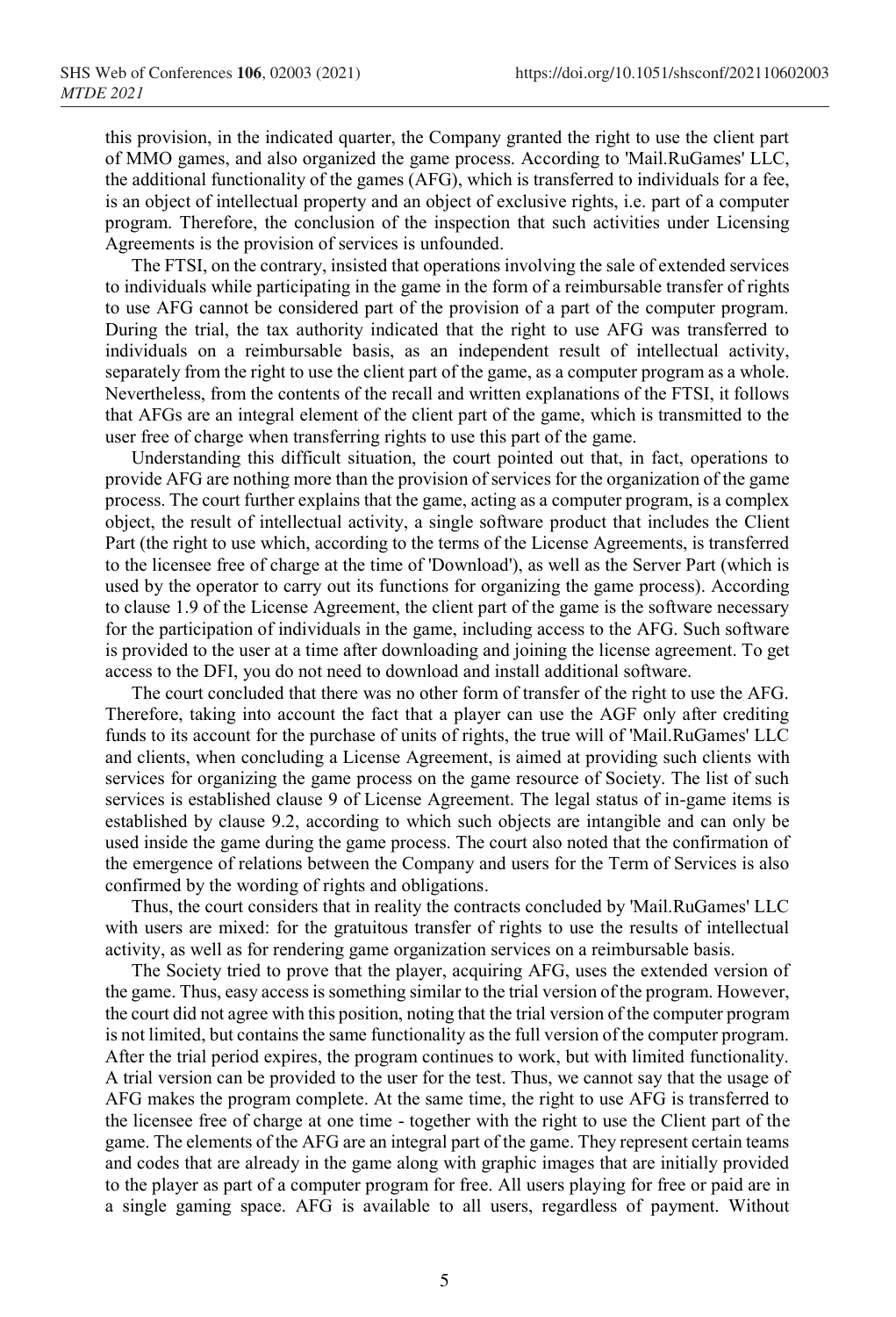exception, players can see such elements on the virtual personifications of other players who have an AFG, which they could get, including by winning or stealing from another player.

In the course of the proceedings, the court also came to the conclusion that the use of paid services in the framework of the game carries all the signs of с. 1 of art. 779 of the CCRF, in accordance with which, under a contract for the provision of services, the contractor agrees to provide the services on the instructions of the customer (perform certain actions or carry out certain activities), and the customer agrees to pay for these services, which is confirmed by the provisions of clause 9 of the License Agreement (section on AFG). In other words, in fact, the user in the process of acquiring an AFG purchases units of change of rights for the subsequent acquisition of certain privileges in the game, which facilitate the game process and increase the ability of the game character on the user's account both on a permanent and temporary basis, which, of course, can be characterized precisely as a service delivery activity.

It is noteworthy that in order to give an opinion on the legal nature of model License Agreements, leading experts of the Institute of State and Law of the Russian Academy of Sciences, Doctor of Law T. E. Abova and Ph.D. E. N. Vasilyev. Answering the questions posed, scientists noted that, despite the fact that the agreement is referred to as a license agreement, and its parties - the licensor and licensee, the rights to use the game are not licensed, with the exception of the terms on the right to use the client part of the game, which implies reproduction by recording in the memory of the computer of the licensee of the game as a computer program, and therefore - the granting of permission (license) for the licensee to perform this action. Thus, such an agreement can be qualified as a mixed one - containing elements of a gratuitous license agreement, in one part, and also a reimbursable contract for the provision of services - in another part.

Thus, we see that the court directly indicated that the relations arising between the user of the online game and the operator of such online game are mixed, that is, they contain elements both a license agreement, and a service agreement. Therefore, such relations are recognized by civil law, which means that their protection is possible in the courts of general and arbitration jurisdiction.

As regards the subject of the case itself, the court partially satisfied the claim of 'Mail.ru Games' LLC, however, it indicated the fact of abuse of its right as a taxpayer. The tax amount was reduced to 184,114,971 rubles (approximately 5,573,000 dollars). Also, a state duty in the amount of 2,000 rubles was collected from the FTSI in favor of the Company. At the same time, the rest of the requirements were refused [9]. Disagreeing with the decision of the court of first instance, 'Mail.RuGames' LLC appealed to the Ninth Arbitration Court of Appeal, but the court of appeal rejected the complaint, leaving the decision of the court of first instance unchanged [10]. Cassation proceedings continued in the Arbitration Court of the Moscow District, which dismissed the appeal of the 'Mail.RuGames' LLC [11]. The point in this dispute was set by the Supreme Court of the Russian Federation (SCRF), which, upon refusing the cassation appeal of 'Mail.RuGames' LLC, noted in its determination that the lower courts had concluded that there were no grounds for re-qualifying relations regarding the use of AGF provided to players for a fee under a license agreement, since the terms of the disputed agreement establish the procedure for determining the price of services received in the form of equipping the game character with additional privileges and payment with cost of rights to use additional functionality made in cash to the value of a certain number of rights units [12].

#### **5 Conclusions**

Thus, at present, the problem of regulating relations between users (players) and copyright holders for MMO games and its operator in the Russian Federation is fundamentally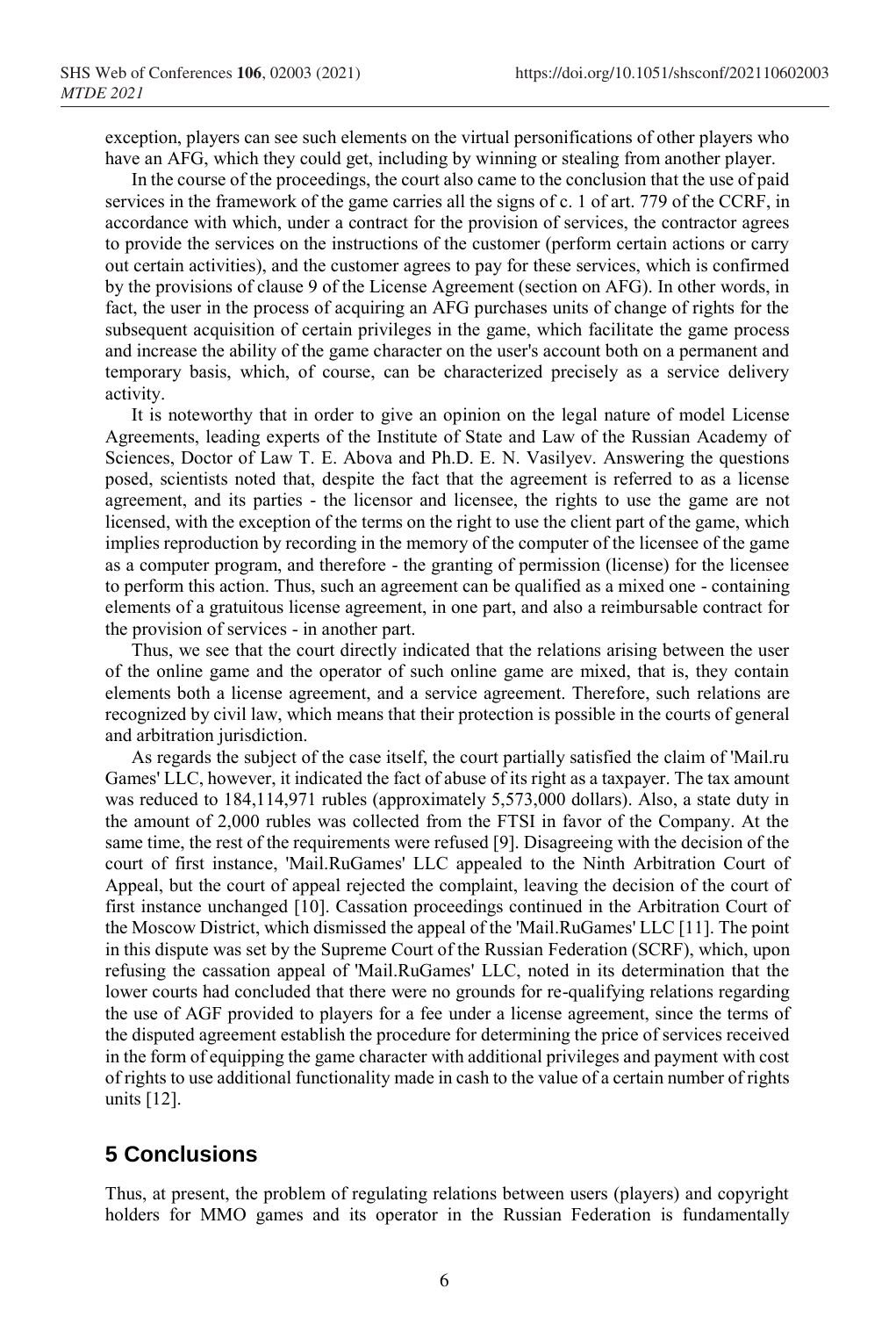conflicting, collision. Although there are rules that allow you to regulate these legal relations in modern Russian legislation, they are applied selectively in judicial practice. AFG is considered by the courts both as part of the computer program code provided to the player under a license agreement (an additional incomplete license to use part of the computer program) and as a paid service provided to the user by the game copyright holder under a paid services agreement.

Summarizing our position, we note, that the recognition by the Supreme Court of the Russian Federation in the framework of case No. A40-56211/2014 of the rules of the game as a mixed agreement (license agreement and service agreement) directly indicates that between the players (users of MMO -game) and the copyright holder (distributor of the game), complex legal relations arise, therefore, these legal relations are regulated by civil law through the provisions of both of these agreements. It follows that one of the participants in such an agreement is a player, from the position of the SCRF, within the framework of the contractual relationship between they and the copyright holder, is considered not only as a licensee, but also as a consumer of services in that part of the agreement that relates to the provision of these services. Thus, the refusal with reference to article 1062 of the CCRF in satisfying the claims of players who have applied to the court for the restoration of violated rights after acquiring the AFG is illegal and unreasonable It is impossible to apply the provisions of civil law to a single contract with different interpretations depending on the situation and status of entities applying for the protection of their rights. The rights of each party to the contractual relationship must be protected. The protection of the rights of one side while ignoring the status and rights of the other side is unacceptable. The recognition of users exclusively by players only because of the fact of their participation in the game process seems to us to be an erroneous qualification of the subject of contractual relations.

In other words, if the SCRF recognized such contractual relations as complex, including those aimed at providing services, players should automatically be recognized, in addition to licensees, as consumers of services. Their rights in that part of the contract that regulates the provision of services should be protected by the court as the rights of the consumer of services. Otherwise, the SCRF must recognize that such contractual relations are not complex and do not include elements of a service contract. However, in such a situation, the collection of tax on the provision of AFG to players from the owners of MMO games is unacceptable and unlawful.

In our opinion, there are two ways to correct these shortcomings. The first involves the adjustment of the norms of the Civil Code of the Russian Federation, the introduction of special provisions relating to multi-user online games. This method is more effective, but it requires a lot of labor and a detailed study of the relevant standards, their thoughtful coordination with the existing contractual institutions. The second method is judicial. The Supreme Court of the Russian Federation needs to decide on the issue of enforcement of specific provisions of the Civil Code of the Russian Federation to these legal relations and to draw up these conclusions in the form of a Resolution of the Plenum of the Supreme Court of the Russian Federation. This method seems to us more flexible.

#### **References**

- 1. R. E. Wells III, What Is an MMO? J. of Phys.: Conference Series, (2019) Available from: https://www.lifewire.com/what-is-an-mmo-4687003/
- 2. K. Barker, MMORPGing The Legalities of Game Play, Eur. J. Law & Tech. **3(1)**, (2012) Available from: http://ejlt.org/article/view/119/195/
- 3. Determination of the Moscow City Court dated November 16, 2015, No 4g/6-11858/15
- 4. The Civil Code of the Russian Federation (Part II)